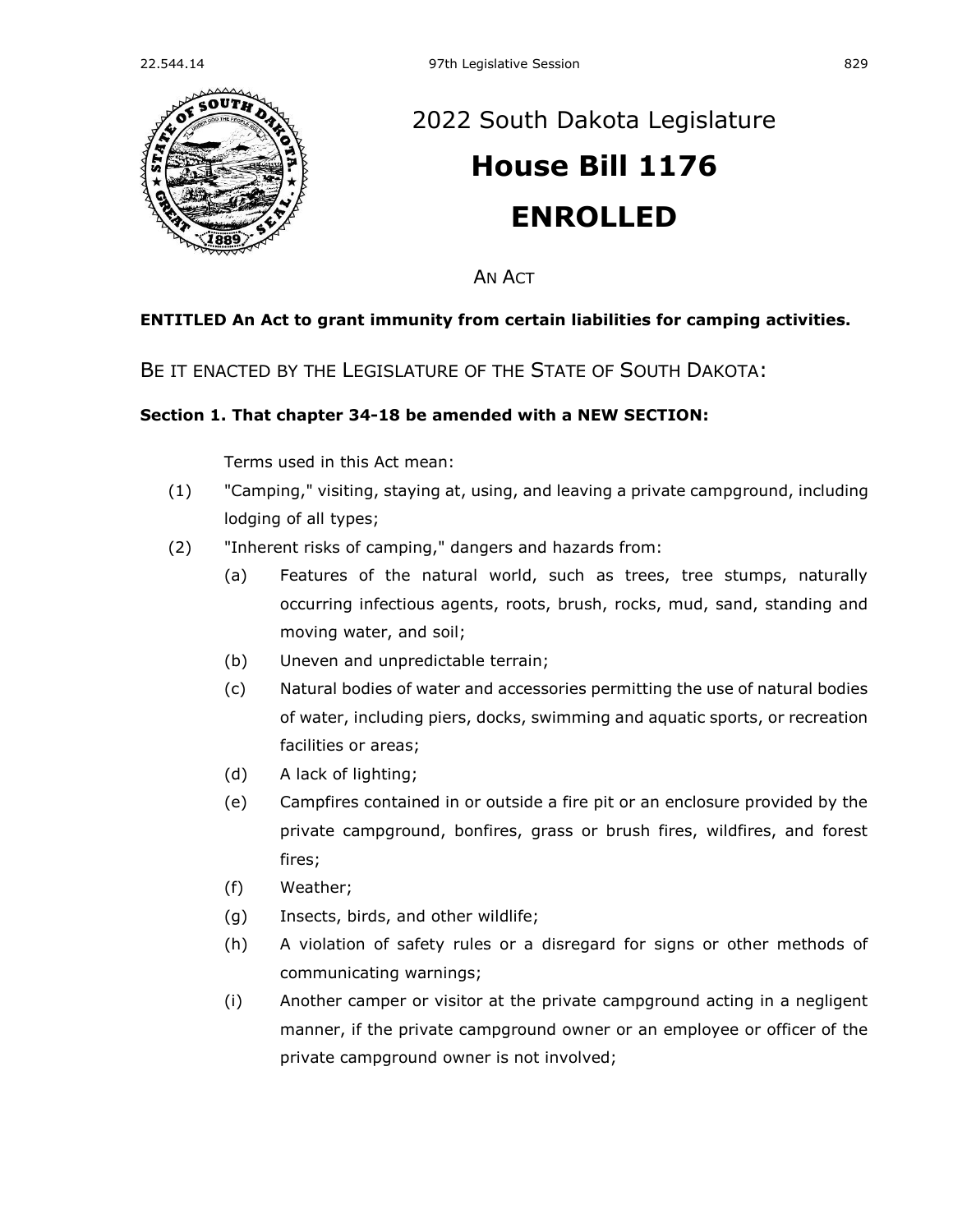- (j) Actions by a camper or visitor that exceed his or her physical limitations or abilities;
- (k) Actions by a camper or visitor involving climbing, rappelling, caving, mountaineering;
- (l) Fireworks of a camper, visitor, or offsite entity not authorized by the private campground owner or employee or officer of a private campground owner; and
- (m) Any person coming onto the campsite not reported to the private campground owner or an employee or officer of the private campground owner.
- (3) "Private campground," any parcel or tract of land, including buildings and other structures, that is owned or operated by a private property owner where five or more campsites are made available for use as temporary living quarters for recreational, camping, travel, or seasonal use. The term also includes recreational vehicle parks.

#### **Section 2. That chapter [34-18](https://sdlegislature.gov/Statutes?Statute=34-18) be amended with a NEW SECTION:**

Except as provided under section 3 of this Act, a private campground owner, or an employee or officer of a private campground owner, is not liable if a person is injured or killed or property is damaged as a result of an inherent risk of camping.

#### **Section 3. That chapter [34-18](https://sdlegislature.gov/Statutes?Statute=34-18) be amended with a NEW SECTION:**

The provisions of section 2 of this Act do not limit the liability of a private campground owner or an employee or officer of a private campground owner who:

- (1) Intentionally causes the injury, death, or property damage;
- (2) Acts with a willful or wanton disregard for the safety of the person or property damaged. This includes conduct committed with an intentional or reckless disregard for the safety of others;
- (3) Fails to use that degree of care that an ordinarily careful and prudent person would use under the same or similar circumstances; or
- (4) Fails to conspicuously post warning signs of a dangerous, inconspicuous condition known to the owner of the private campground, or his or her employees or officers, on the property that the owner owns, leases, rents, or is otherwise in lawful control of or in possession of, if the owner, employee, or officer is aware of the condition by reason of a prior injury involving the same location or the same mechanism of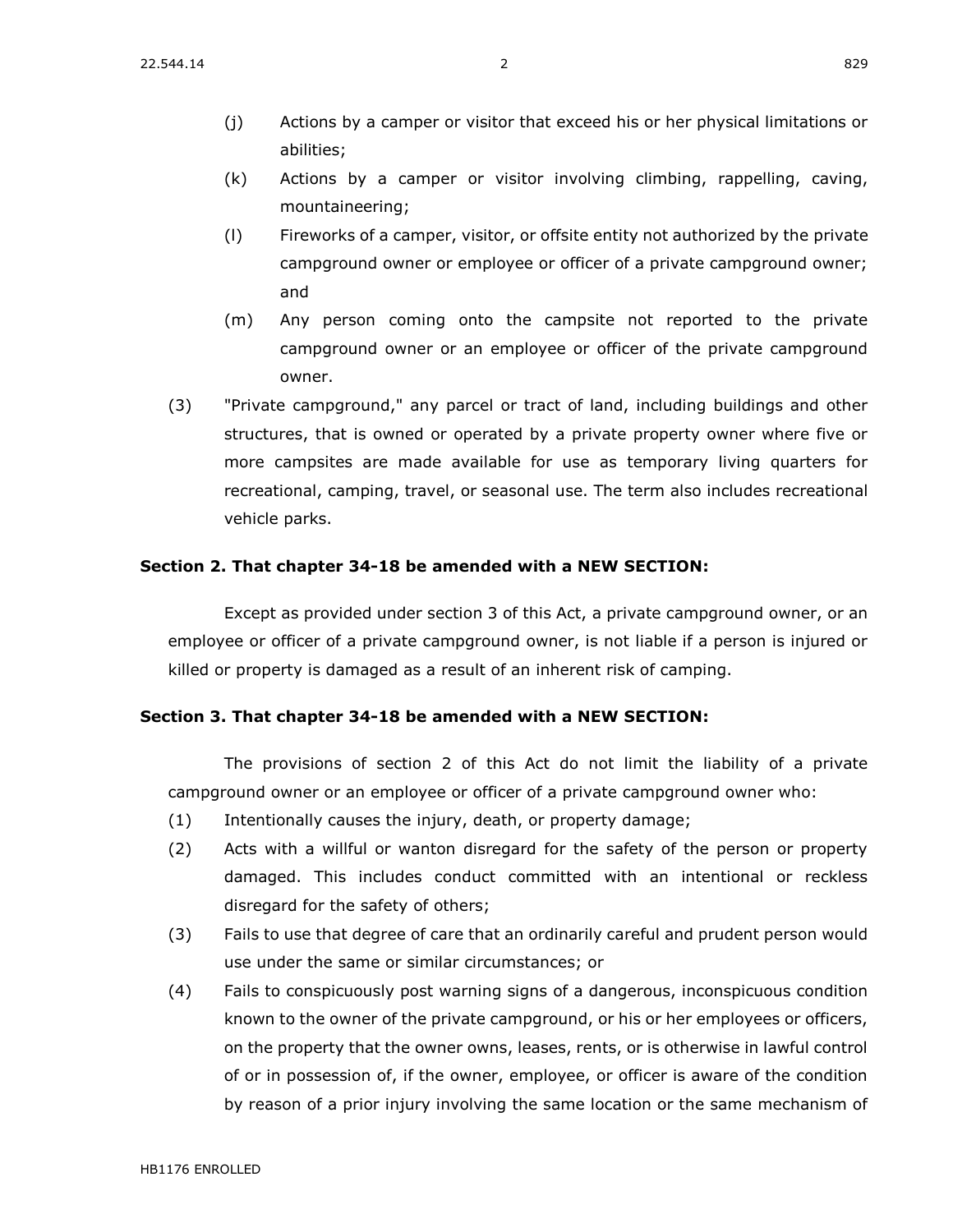injury. Such warning signs must appear in black letters on a white background with each letter a minimum of one inch in height.

### **Section 4. That chapter [34-18](https://sdlegislature.gov/Statutes?Statute=34-18) be amended with a NEW SECTION:**

Every written contract entered into by a private campground owner or an employee or officer of a private campground owner must contain, in clearly readable print, the warning notice specified in this section. A warning sign must be posted at the entrance or registration desk of a private campground. The signs described in section 3, subdivision (4) of this Act and contracts described in this section must contain the following warning:

WARNING

Under South Dakota law, a private campground owner or an employee or officer of a private campground owner is not liable for an injury to or the death of a person or any property damage resulting from the inherent risks of camping.